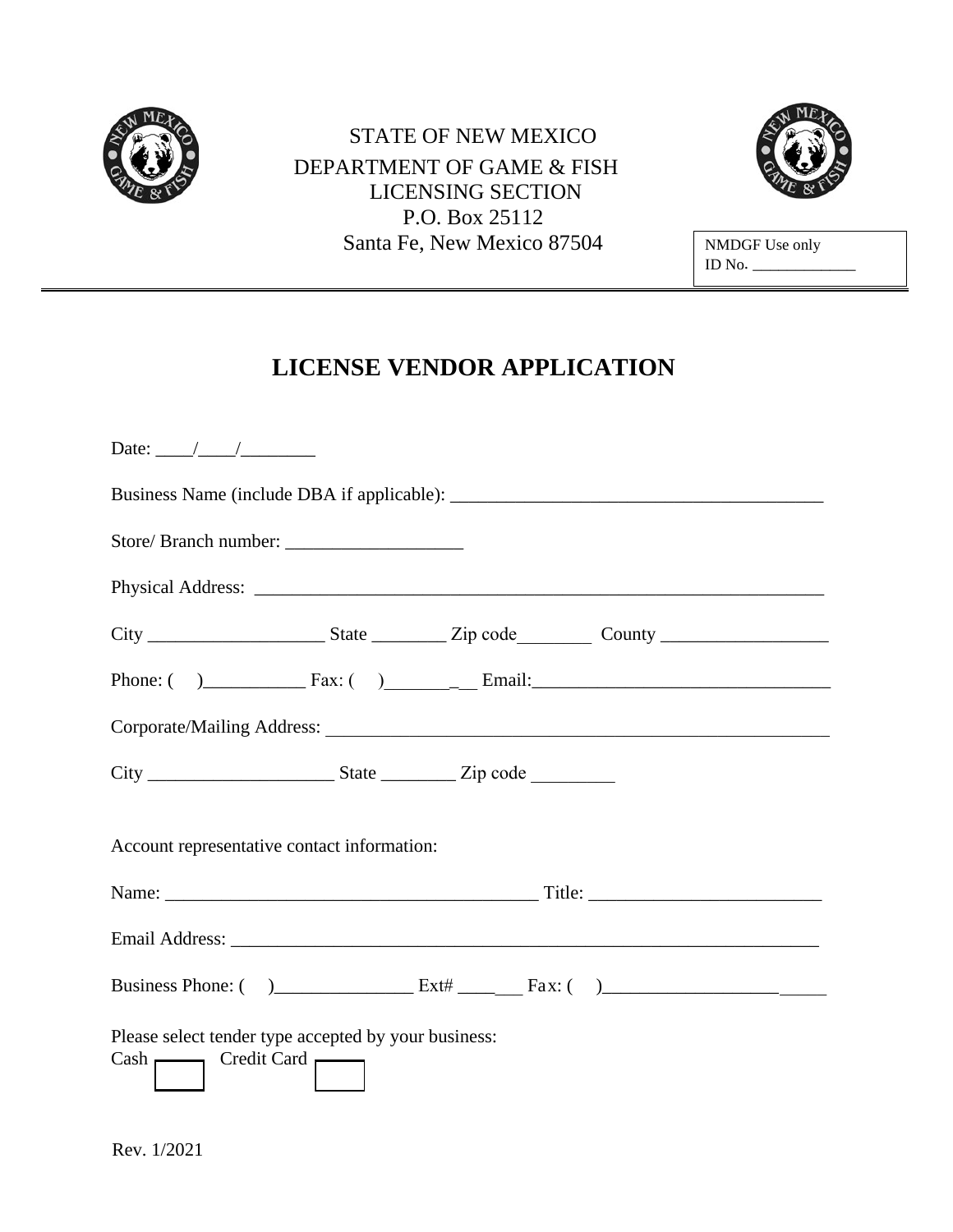Name(s) of owners, partners or majority shareholders: First/Last Name: D.O.B SSN (last 4 digits only)

| $\overline{1}$ | $XXX-XX-$ __ _ _ |
|----------------|------------------|
|                | $XXX-XX-$        |
|                | XXX-XX-          |
|                | XXX-XX-          |

#### **Background Check Authorization**:

Pursuant to the Arrest Record Information Act, Subsection A of Section 29-10-6-NMSA 1978: By signing below, I authorize New Mexico Department of Game and Fish to conduct a background check.

| Signature | Date | Signature | Date |
|-----------|------|-----------|------|
| Signature | Date | Signature | Date |

#### **NM TAXATION & REVENUE INFORMATION \***can be found on your NM Tax & Rev registration certificate.

| Business' Registered as Corp., LLC, Inc., etc.,                          | <b>Business' Registered as a Sole Proprietor,</b>    |  |  |
|--------------------------------------------------------------------------|------------------------------------------------------|--|--|
| update below                                                             | update below                                         |  |  |
| <b>C.R.S. NUMBER</b><br><b>Identification Number</b>                     | <b>C.R.S. NUMBER</b><br><b>Identification Number</b> |  |  |
| <b>BUSINESS ZIP</b><br><b>CODE</b>                                       | <b>ZIP CODE</b>                                      |  |  |
| FEIN # $(Last 4$ digits<br>only)<br>Federal Employer<br>Identification # | <b>SSN</b> (Last 4 digits<br>only)                   |  |  |

**PLEASE NOTE**: Vendors must be open to the public and must sell and/or issue all license types and carcass tags from the physical address listed on this application. The location must be publicly accessible.

Indicate the proposed days and times licenses will be sold (minimum 20 hours a week):

| Monday | Tuesday | Wednesday | Thursday | Friday | Saturday | Sundav |
|--------|---------|-----------|----------|--------|----------|--------|
|        |         |           |          |        |          |        |
|        |         |           |          |        |          |        |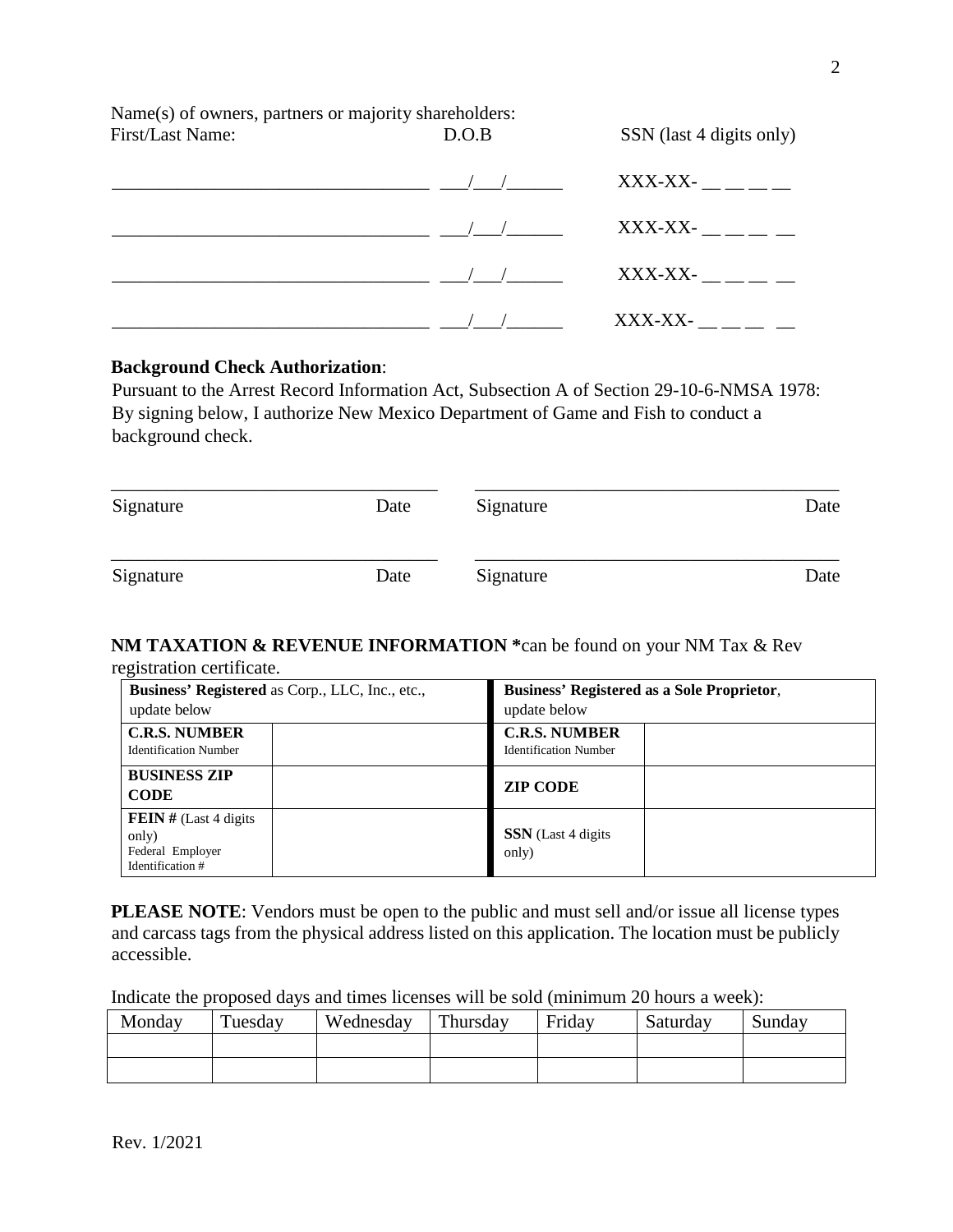*Per Rule 19.30.9.8 (B) NMAC*, Vendor requirements subject to the following conditions:

(1) Each vendor must sign a current license vendor agreement with the department on a form approved by the department annually.

(2) Each vendor shall participate in the department's web-based sales system and follow the procedures set forth in the most current New Mexico department of game and fish license vendor manual and vendor agreement.

(3) Each new vendor, or any vendor who has been inactive for one year or more, shall submit a vendor application form, a current credit score (provided by a credit reporting company), and shall be subject to a background check conducted by the department.

(4) A vendor applicant's ability to meet the financial obligations herein shall be evaluated and their privileges may be subject to restrictions or conditions pursuant to Subsection C of 19.30.9.8 NMAC.

(5) A vendor applicant who has a felony conviction may be subject to restrictions or conditions placed on their vendor privileges pursuant to Subsection C of 19.30.9.8 NMAC.

(6) A vendor applicant who has their hunting, fishing or trapping license privileges currently revoked or suspended or who has an outstanding civil assessment owed to the department shall be ineligible to be a vendor.

(7) A vendor applicant who wishes to challenge any eligibility determination under this rule, may appeal to the director whose determination will be final and not subject to further appeal.

## *Per Rule 19.30.9.8 (C) NMAC*, **Director's Authority**:

The director may suspend, restrict or place conditions, including requiring a surety bond, on a license vendor's privileges if the vendor is found to be in violation of their vendor agreement or delinquent in their financial obligation to the department. If such a determination is made, a notice of the suspension, restriction(s), or condition(s) shall be sent to the vendor within 10 days of the director's determination. A vendor may request a hearing pursuant to this rule to challenge the determination

## 1. Applicant requirements to become a vendor:

- A. Internet connection
- B. Computer
- C. Monitor
- D. Printer and supplies
- E. Optional—vendors may use 3 track card readers
- 2. Vendors are responsible for PCI compliance at their level including

Rev. 1/2021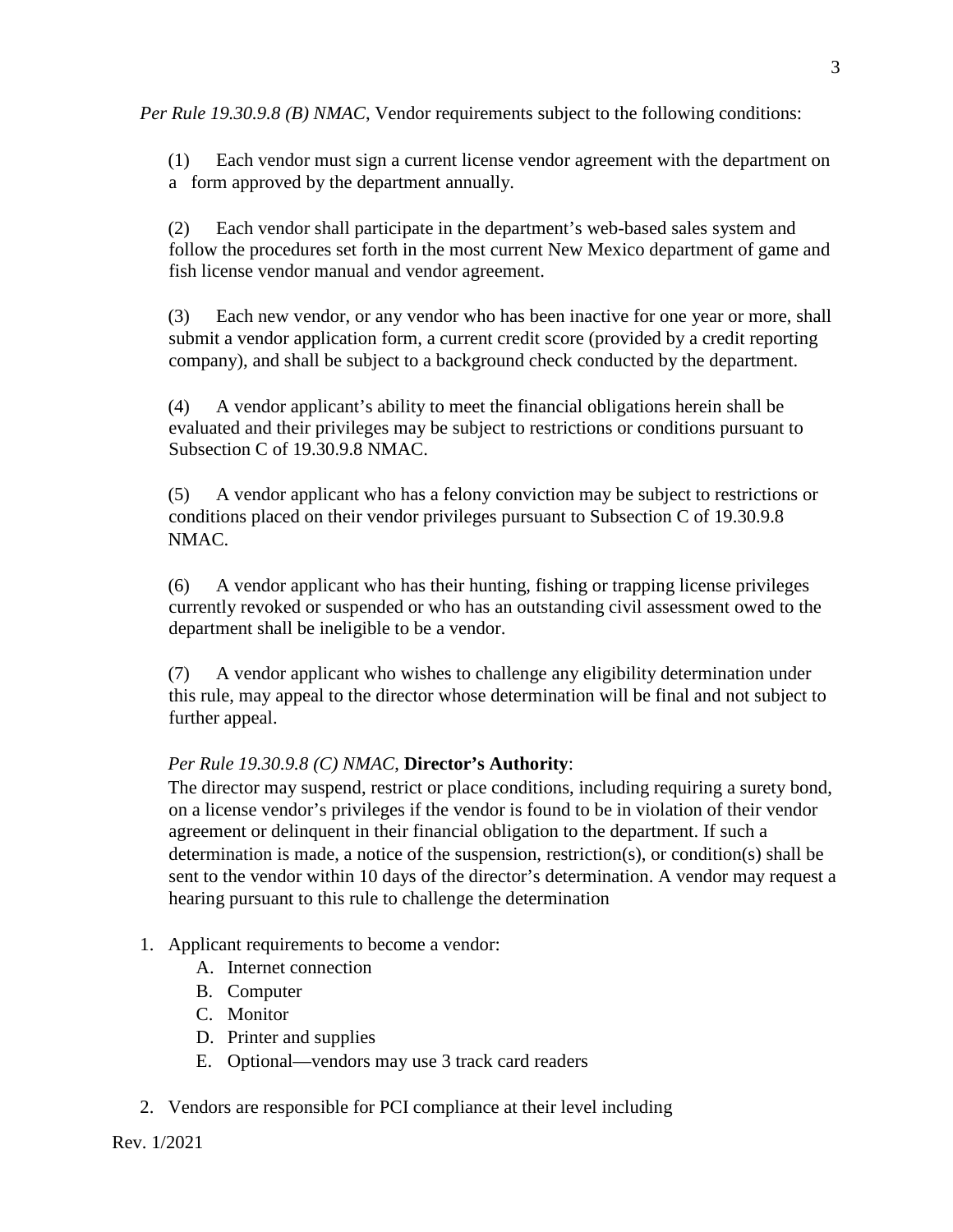- A. Proper training of staff
- B. User provided confidentiality agreements
- C. Proper credit card handling procedures
- D. Secure internet browser
- 3. Vendors are responsible for all employee actions regarding access to the Vendor System.
- 4. The Vendor is responsible for being reasonably aware and knowledgeable of all rules/regulations/policies regarding the handling, sale and reporting of the Department's licenses.
- 5. The vendor shall be required to be registered in the state of New Mexico's central accounting system.

*Per Rule 19.30.9.8 (A) NMAC*, Financial Obligations to the Department of Game and Fish:

(1) The department will consign carcass tags to each vendor prior to the beginning of each license year, and will conduct an audit at the end of the license year to account for all carcass tags not issued to customers. All carcass tags designated unusable in any month during the license year must be returned to the department no later than the 10th day of the next month, and all blank, unused carcass tags must be returned to the department at the end of the license year no later than May 10.

(2) A fee of \$100 per missing carcass tag shall be levied upon the license vendor for failure to return any carcass tag designated unusable or any blank, unused carcass tag as required.

(3) Each vendor accepting cash payments, must submit payment for cash sales to the department every two weeks or when the total amount due (including license and vendor fees) reaches \$5,000, whichever comes first.

(4) If a vendor is more than five days delinquent in its payment for cash sales, the privilege to accept cash for department licenses and permits shall be immediately suspended, and the department shall only reactivate the vendor's full license sale privilege once payment is received in full.

(5) A vendor that is delinquent more than three times in a license year shall be evaluated by the director, who shall determine whether to suspend, restrict or place conditions on the vendor's privileges pursuant to Subsection C of 19.30.9.8 NMAC.

(6) Any vendor that has their privileges suspended, restricted, or conditioned may request a hearing before a hearing officer to appeal the director's determination. Any vendor that does not request a hearing agrees to pay to the department the appropriate amount as specified in Paragraphs 1-3 of Subsection A of 19.30.9.8 NMAC within ten (10) working